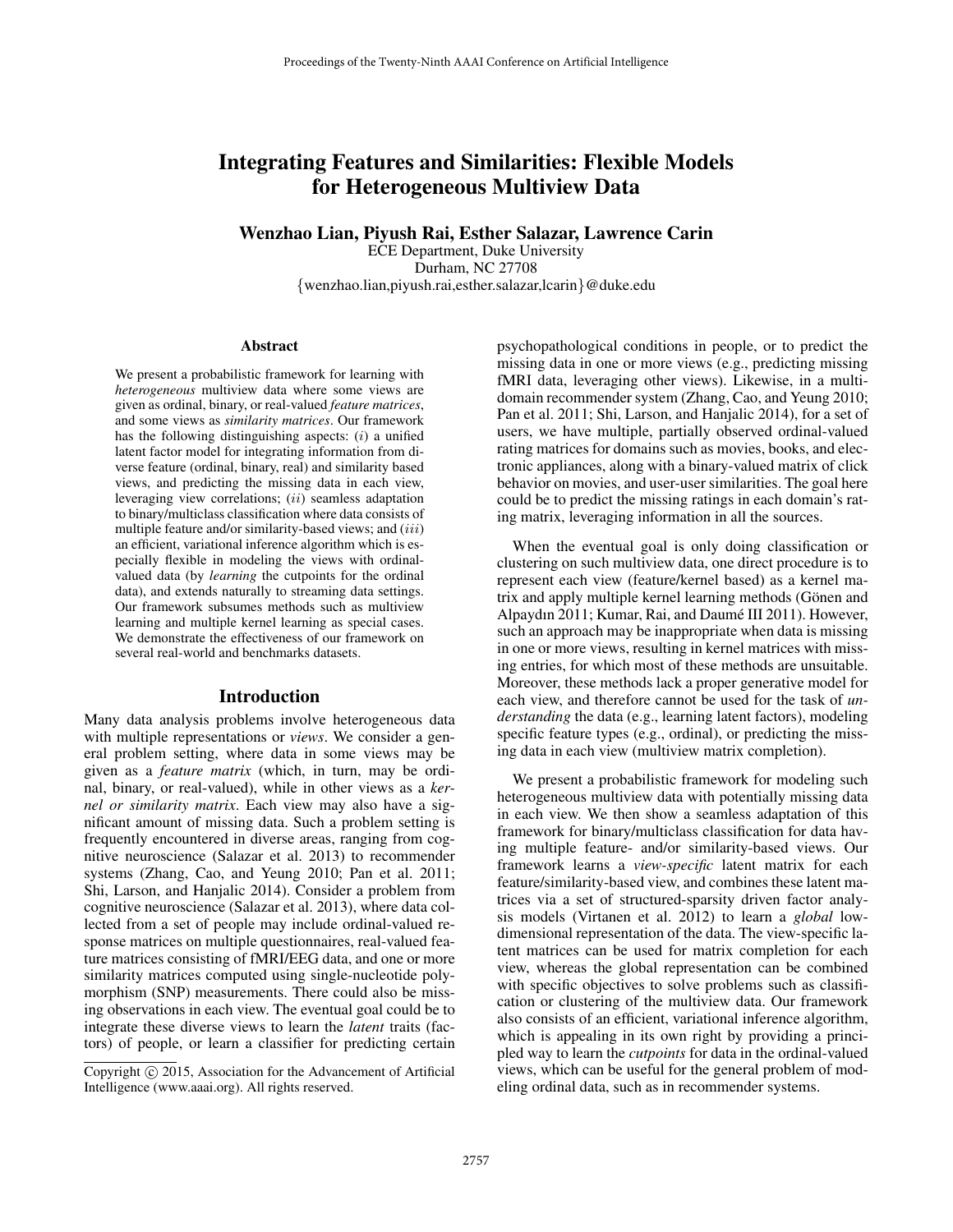## A Generative Framework for Heterogeneous Multiview Data

We first describe our basic framework for Multiview Learning with Features and Similarities (abbreviated henceforth as MLFS), for modeling heterogeneous multiview data, where the views may be in the form of ordinal/binary/real-valued feature matrices and/or realvalued similarity matrices. Our framework enables one to integrate the data from all the views to learn latent factors underlying the data, predict missing data in each view, and infer view-correlations. We then show how MLFS can be adapted for binary/multiclass classification problems.

We assume the data consist of  $N$  objects having a total of M feature-based and/or similarity-based views. Of the  $M = M_1 + M_2 + M_3$  views, the first  $M_1$  are assumed to be or- $M_1 + M_2 + M_3$  views, the first  $M_1$  are assumed to be or-<br>dinal feature matrices  $\mathbf{X}^{(1)}$   $\mathbf{X}^{(M_1)}$  (binary feature madinal feature matrices  $\mathbf{X}^{(1)}, \ldots, \mathbf{X}^{(M_1)}$  (binary feature matrix is a special case) the next  $M_2$  views are assumed to be trix is a special case), the next  $M_2$  views are assumed to be real-valued feature matrices  $X^{(M_1+1)}, \ldots, X^{(M_1+M_2)}$ , and the remaining  $M_2$  views are assumed to be real-valued simthe remaining  $M_3$  views are assumed to be real-valued similarity matrices  $X^{(M_1+M_2+1)}, \ldots, X^{(M_1+M_2+M_3)}$ . One or more of these matrices may have missing data (randomly more of these matrices may have missing data (randomly missing entries or randomly missing entire rows and/or columns). For a feature-based view,  $X^{(m)}$  denotes a feature matrix of size  $N \times D_m$ ; for a similarity-based view,  $X^{(m)}$  denotes a similarity matrix of size  $N \times N$ . We assume the data  $X^{(m)}$  in each feature/similarity-based view are generated from a latent real-valued matrix  $U^{(m)} =$ <br> $\begin{bmatrix} \text{tr}(m) & \text{tr}(m) \end{bmatrix} \in \mathbb{R}^{N \times K_m}$  where  $U^{(m)} \in \mathbb{R}^{N \times K_m}$  $[U_1^{(m)}; \dots; U_N^{(m)}] \in \mathbb{R}^{N \times K_m}$ , where  $U_i^{(m)}, i = 1, \dots, N$  are assumed to be row vectors.

Feature-based Views: The  $N \times D_m$  feature matrix  $\mathbf{X}^{(m)}$ for view m is generated, via a link-function  $f_m$ , from a realvalued matrix  $\mathbf{U}^{(m)}$  of the same size (thus  $K_m = D_m$ ).<br>Therefore  $\mathbf{v}^{(m)} = f(T^{(m)})$  where i indexes the i th Therefore,  $\mathbf{X}_{id}^{(m)} = f_m(\mathbf{U}_{id}^{(m)})$  where *i* indexes the *i*-th object and *d* indexes the *d*-th feature. For real-valued data, the link-function is identity, so  $X_{id}^{(m)} = U_{id}^{(m)}$ . For ordinal data in view m having  $L_m$  levels  $(1, \dots, L_m)$ ,  $\mathbf{X}_{id}^{(m)} = l$  if  $g_{l-1}^m < U_{id}^{(m)} < g_l^m$ , with *cutpoints*  $-G = g_0^m < g_1^m < g_l^m$  $g_2^{m_1}$  < ...  $\ll g_{L_{m-1}}^m$  <  $g_{L_m}^m$  = +G. Because the cutpoints<br>contain information indicating relative frequencies of ordicontain information indicating relative frequencies of ordinal outcomes in each view, we will learn them, as described in the next Section.

Similarity-based Views: The  $N \times N$  similarity matrix  $X^{(m)}$  of view *m* is generated as  $X_{ij}^{(m)}$  ∼  $\mathcal{N}(U_i^{(m)} U_j^{(m)}^{\dagger}, \tau_m^{-1})$  where  $X_{ij}^{(m)}$  denotes the pairwise similarity between objects *i* and *i* in view *m*. In this work similarity between objects i and j in view m. In this work, we consider symmetric similarity matrices and thus only model  $X_{ij}^{(m)}$ ,  $i < j$ , but the model can be naturally extended<br>the assumption associate this association  $\mathbf{F}^{(m)} \in \mathbb{R}^{N \times K_m}$  is also to asymmetric cases. In this case,  $U^{(m)} \in \mathbb{R}^{N \times K_m}$  is akin to a low-rank approximation of the similarity matrix  $X^{(m)}$  $(K_m < N).$ 

Although the view-specific latent matrices  $\{U^{(m)}\}_{m=1}^{M}$ <br>we different meanings (and play different roles) in featurehave different meanings (and play different roles) in featurebased and similarity-based views, in both cases there exists a mapping from  $U^{(m)}$  to the observed data  $X^{(m)}$ . We wish to extract and summarize the information from all these wish to extract and summarize the information from all these

view-specific latent matrices  $\{U^{(m)}\}_{m=1}^{M}$  to obtain a *global* latent representation of the data and use it for tasks such latent representation of the data, and use it for tasks such as classification or clustering. To do so, we assume the view-specific latent matrices  $\{U^{(m)}\}_{m=1}^M$  as being gener-<br>ated from a *shared* real-valued latent factor matrix  $V =$ ated from a *shared* real-valued latent factor matrix  $V =$  $[V_1; \ldots; V_N]$  of size  $N \times R$  (where R denotes the number of latent factors) with view-specific *sparse* factor loading matrices  $\mathbf{W} = \{ \mathbf{W}^{(m)} \}_{m=1}^M : \mathbf{U}_i^{(m)} \sim \mathcal{N}(\mathbf{V}_i \mathbf{W}^{(m)}, \gamma_m^{-1} \mathbf{I}),$ <br>where  $\mathbf{W}^{(m)} \in \mathbb{R}^{R \times K_m}$ where  $\mathbf{W}^{(m)} \in \mathbb{R}^{R \times K_m}$ .<br>Since different views n

Since different views may capture different aspects of the entity under test (in addition to capturing aspects that are present in all views), we wish to impose this structure in the learned global latent factor matrix *V* and the associated factor loading matrices  $W = JW^{(m)}\lambda^M$ . Note that each factor loading matrices  $W = \{W^{(m)}\}_{m=1}^{M}$ . Note that each column (resp. row) of *V* (resp. *W*) corresponds to a global column (resp., row) of  $V$  (resp.,  $W$ ) corresponds to a global latent factor. We impose a structured-sparsity prior in the factor loading matrices  ${W^{(m)}}_{m=1}^{M}$  of all the views, such that some of the rows in these matrices share the same sunthat some of the rows in these matrices share the same support for non-zero entries whereas some rows are non-zero only for a subset of these matrices. Figure 1 summarizes our basic framework.



Figure 1: (a) plate notation showing the data in  $M$  views. The data matrix  $X^{(m)}$  could either be a feature matrix or a similarity matrix (with the link from  $U^{(m)}$  to  $X^{(m)}$  appropriately defined). (b) for  $M = 3$  views, a structured-sparsity based decomposition of the view-specific *latent* matrices to learn shared and view-specific latent factors. First two factors are present in all the views (nonzero first two rows in each  $\mathbf{W}^{(m)}$ ) while others are present only in some views.<br>The matrix V is the global latent representation of the data The matrix *V* is the global latent representation of the data.

We assume each row of  $V \in \mathbb{R}^{N \times R}$  drawn as  $V_i \sim$  $\mathcal{N}(\mathbf{0}, \mathbf{I})$ . We use group-wise automatic relevance determination (Virtanen et al. 2012) as the sparsity inducing prior on  ${ \{W^{(m)}\}_{m=1}^{M}}$ , which also helps in inferring R by shrinking the unnecessary rows in W to close to zero shrinking the unnecessary rows in *W* to close to zero. Each row of  $W^{(m)}$  is assumed to be drawn as  $W_r^{(m)} \sim$  $\mathcal{N}(0, \alpha_{mr}^{-1}\mathbf{I}), r = 1, \ldots, R$ , where  $\alpha_{mr} \sim Gam(a_{\alpha}, b_{\alpha})$ and choosing  $a_{\alpha}, b_{\alpha} \to 0$ , we have Jeffreys prior  $p(\alpha_{mr}) \propto$  $1/\alpha_{mr}$ , favoring strong sparsity. We can identify the factor activeness in each view from the precision hyperparameter  $\alpha_{mr}$ : small  $\alpha_{mr}$  (large variance) indicates activeness of factor r in view m. Let **B** be a  $(M \times R)$ binary matrix indicating the active view vs factor associations, then  $B_{mr} = 1$  if  $\alpha_{mr}^{-1} > \epsilon$ , for some small  $\epsilon$ <br>(e.g. 0.01) The correlation between views m and m' can (e.g., 0.01). The correlation between views m and  $m'$  can also be computed as  $(\tilde{W}^{(m)})^{\top} \tilde{W}^{(m')}/(S^{(m)}S^{(m')})$  where  $\tilde{W}_r^{(m)} = \sum_{j=1}^{K_m} (\tilde{W}_{rj}^{(m)})^2, r = 1, ..., R$  and  $S^{(m)} =$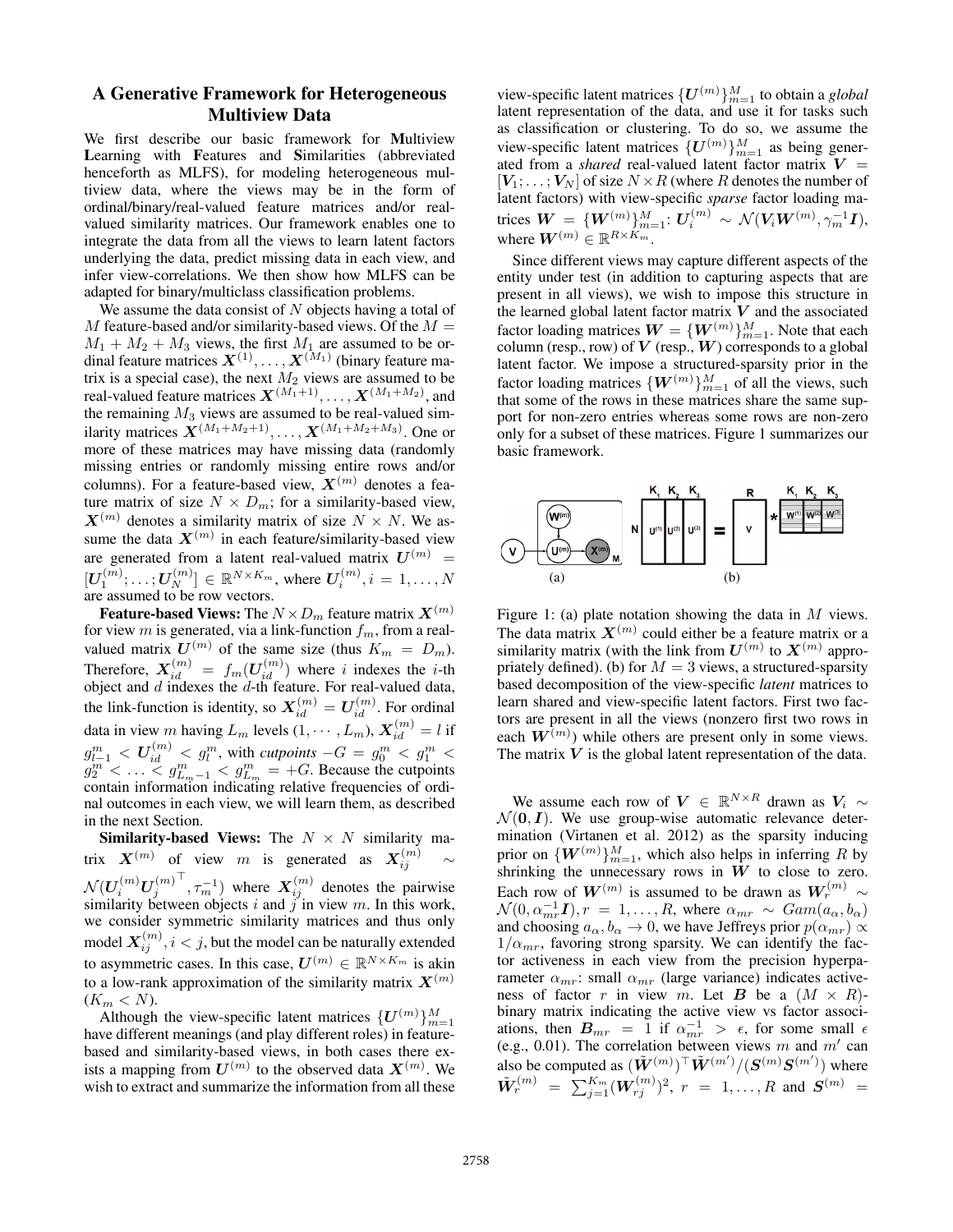$$
\sqrt{(\tilde{\boldsymbol{W}}^{(m)})^\top\tilde{\boldsymbol{W}}^{(m')}}.
$$

 $(\tilde{W}^{(m)})^{\top} \tilde{W}^{(m')}$ .<br>**Identifiability via Rotation:** Factor analysis models are known to have identifiability issues due to the fact that  $V W^{(m)} = V Q Q^{-1} W^{(m)}$ , for arbitrary rotation *Q* (Virta-<br>nen et al. 2012). We explicitly optimize w r t. *Q* to maintain nen et al. 2012). We explicitly optimize w.r.t. *Q* to maintain identifiability in the model, and achieve faster convergence during inference.

### Adaptation for Multiview Classification

This general framework for MLFS can be applied for multiview factor analysis and matrix completion problems when data consists of multiple feature-based (ordinal/binary/real) and/or similarity-based views. Our framework is more general than other prior works for these problems, that assume all views having the same *feature-based* representation (Virtanen et al. 2012; Zhang, Cao, and Yeung 2010). We now show how MLFS can be adapted for other problems such as multiview classification.

In multiview classification, the training data consist of  $N$  objects, each having  $M$  feature and/or similarity based views. As earlier, we assume that the data are given as a collection of (potentially incomplete) feature and/or similarity matrices  $\{X^{(m)}\}_{m=1}^{M}$ . Each object also has a label  $u_i \in \{1, C\}_{i=1}^{M}$  and the goal is to learn a  $y_i \in \{1, \ldots, C\}, i = 1, \ldots, N$ , and the goal is to learn a classifier that predicts the labels for test objects where each classifier that predicts the labels for test objects where each test object has representation in M views (or a subset of the views). The classification adaptation of MLFS is based on a multinomial probit model (Girolami and Rogers 2006) on the *global* latent factors  $V = [V_1; \dots; V_N]$  where  $V_i \in$  $\mathbb{R}^{1 \times R}$ , which can be summarized as:  $y_i = \arg \max_c \{z_{ic}\},$ where  $c = 1, \ldots, C$ ;  $z_{ic} \sim \mathcal{N}(\mathbf{V}_i \boldsymbol{\beta}_c, 1)$ ;  $\boldsymbol{\beta}_c \sim \mathcal{N}(\mathbf{0}, \rho^{-1} \mathbf{I})$ , where  $\beta_c \in \mathbb{R}^{R \times 1}$ . Under this adaptation, we learn both  $\hat{V}$ and  $\beta_c$  *jointly*, instead of in two separate steps.

A particular advantage of our framework for classification is that, in addition to handling views having potentially different representations, it allows objects to be missing in one or more views. The existing multiview or multiple kernel learning (Yu et al. 2011; Gönen and Alpaydın 2011) methods require the views to be transformed into the same representation and/or cannot easily handle missing data. A similar adaptation can be used to perform clustering instead of multiclass classification by replacing the multinomial probit classification by a Gaussian mixture model.

### Inference

Since exact inference is intractable, we use variational Bayesian EM (Beal 2003) to perform approximate inference. We will infer the variational distribution for the latent variables, collectively referred to as **Θ**, and consisting of  $\{ {\mathbf{U}^{(m)}, {\mathbf{W}^{(m)}, \alpha_m, \gamma_m}\}_{m=1}^M, {\mathbf{V}}\}$ , along with  ${\mathbf{\{\beta_c, z_c\}}_{c=1}^C}$ <br>for classification. For the quipoints  $\mathbf{C} = \{\alpha^m\}_{M_1}^M$  and for classification. For the cutpoints  $G = {g^m}_{m=1}^{M_1}$  and<br>the rotation matrix *Q* we will seek a point estimate. As the rotation matrix  $Q$ , we will seek a point estimate. As will be shown, our inference algorithm also works in the streaming setting (Broderick et al. 2013) where each data point is seen only once. Sometimes, for brevity, we will use  $\{U, W, \alpha, \gamma\}$  for  $\{U^{(m)}, W^{(m)}, \alpha_m, \gamma_m\}_{m=1}^M$ ,  $\{\beta, z\}$  for  $\{f_{(m)}, f_{(m)}, z\}$  respectively  $\{ {\beta_c} \}_{c=1}^C, {\bf z}$ , and  $\{ {\mu, {\bf z}} \}$  for  $\{ {\mu_j} \}_{j=1}^T, {\bf z} \}$ , respectively.

The data from all views will be collectively referred to as *X* which, in the classification case, also consists of the labels. Due to the lack of space, we only provide brief descriptions of the key aspects of our inference algorithm, leaving further details in the Supplementary Material.

We approximate the true posterior  $p(\Theta|\mathcal{X}, G, Q)$ ) by its mean-field approximation:

$$
q(\Theta) = \prod_{m=M_1+M_2+1}^{M} \prod_{i=1}^{N} q(U_i^{(m)}) \prod_{i=1}^{N} q(V_i)
$$

$$
\prod_{m=1}^{M} \prod_{r=1}^{R} q(W_r^{(m)}) \prod_{m=1}^{M} \prod_{r=1}^{R} q(\alpha_{mr}) \prod_{m=1}^{M} q(\gamma_m) \quad (1)
$$

Thus, we minimize the KL-divergence  $KL(q(\Theta)||p(\Theta|\mathcal{X}, G, Q))$ , equivalent to maximizing the evidence lower bound (ELBO) given by  $\mathcal{L}(q(\mathbf{\Theta}), \mathbf{G}, \mathbf{Q}) = \mathbb{E}_{q(\mathbf{\Theta})}[\log p(\mathbf{\mathcal{X}}, \mathbf{\Theta}|\mathbf{G}, \mathbf{Q}) - \log(q(\mathbf{\Theta}))].$ With further approximation for the ordinal-valued views using a Taylor-series expansion, we can efficiently update variational parameters for  $q(\Theta)$ . Note that in (1), the terms  $q(U_i^{(m)})$  appear only for the similarity-based views because for feature-based view,  $U_i^{(m)}$  are integrated<br>out in the variational lower bound (details of derivation out in the variational lower bound (details of derivation are provided in Supplementary Material). We maximize the variational lower bound by iterating between variational E-step:  $\max_{q(\Theta)} \mathcal{L}(q(\Theta), \mathbf{G}, \mathbf{Q})$ , and M-step:  $\max_{\mathbf{G},\mathbf{Q}} \mathcal{L}(q(\mathbf{\Theta}), \mathbf{G}, \mathbf{Q})$ . In this section, we summarize the variational updates for  $U$ ,  $W$ ,  $V$ , the cutpoints  $G$ , the rotation matrix *Q*, and the extension to the streaming setting.

**Update**  $U_i^{(m)}$ **Update**  $U_i^{(m)}$ : For similarity-based views, the variational posterior  $q(U_i^{(m)}) = \mathcal{N}(\mu_u, \Sigma_u)$ , where  $\Sigma_u = (\langle \gamma_m \rangle I_{K_m} + \sum_{j \neq i} \langle \tau_m \rangle \langle U_j^{(m)} \rangle^{\dagger} U_j^{(m)} \rangle)^{-1}$  and  $\mu_u \; = \; (\langle \gamma_m \rangle \langle V_i \rangle \langle W^{(m)} \rangle \; + \; \langle \tau_m \rangle (\sum_{j>i} X_{ij}^{(m)} \langle U_j^{(m)} \rangle \; + \; \nabla \cdot \left( \sum_{j \in J} X_{ij}^{(m)} \langle V_j^{(m)} \rangle \right) \; + \; \nabla \cdot \left( \sum_{j \in J} X_{ij}^{(m)} \langle V_j^{(m)} \rangle \right) \; .$  $\sum_{j \le i} X_{ji}^{(m)} \langle U_j^{(m)} \rangle$ ) $\Sigma_u$ , where  $\langle . \rangle$  denotes expectation w.r.t. q.

**Update**  $V_i: q(V_i) = \mathcal{N}(\mu_v, \Sigma_v)$ . For the supervised inclusion case with  $\mathcal{N}(\mathbf{0}, \mathbf{I})$  prior on  $V_i$ . multiclass classification case with  $\mathcal{N}(\mathbf{0}, \mathbf{I})$  prior on  $V_i$ ,<br> $\sum_{i=1}^N (I_i \sum_{i=1}^M I_i) (\mathbf{W}(\mathbf{m})^T) \cdot \sum_{i=1}^N (I_i \mathbf{a}^T) \cdot \mathbf{a}^T$  $\boldsymbol{\Sigma}_v = (\boldsymbol{I} + \sum_{m=1}^M \langle \gamma_m \rangle \langle \boldsymbol{W}^{(m)} \boldsymbol{W}^{(m)}^\top \rangle + \sum_{c=1}^C \langle \boldsymbol{\beta}_c \boldsymbol{\beta}_c^\top \rangle)^{-1}$ and  $\bm{\mu}_v$  =  $(\sum_{m=1}^{M_1}\langle\gamma_m\rangle\sum_{j=1}^{K_m}\langle\bm{W}^{(m)}_{:j}^{-1}\rangle(\bm{g}^m_{\bm{X}^{(m)}_{i,j}})$  +  $g_{\boldsymbol{X}_{i,j-1}^{(m)} \choose j/2}^2 \quad + \quad {\textstyle \sum_{m=M_1+1}^{M_1+M_2}} \langle \gamma_m \rangle {\boldsymbol{X}_{i}^{(m)} \langle \boldsymbol{W}^{(m)}}^\top \rangle \quad \, + \quad$  $\frac{\sum_{m=M_1+M_2+M_3}^{M_1+M_2+M_3}\langle m \rangle \langle \boldsymbol{U}_i^{(m)} \rangle \langle \boldsymbol{W}^{(m)}}{\sum_{i=1}^{C} \langle \boldsymbol{U}_i^{(m)} \rangle \langle \boldsymbol{W}_i^{(m)}} \rangle +$  $\sum_{c=1}^{C} \langle z_{ic} \rangle \langle \boldsymbol{\beta}_{c}$  $\sum_{c=1}^{C} \langle z_{ic} \rangle \langle \boldsymbol{\beta}_{c}^{\perp} \rangle) \boldsymbol{\Sigma}_{v}.$ Ledoto W $(m)$ . Th

**Update**  $W^{(m)}$ : The variational posterior for the *j*-th column of  $W^{(m)}$  (j = 1,...,  $K_m$ ), is given by  $q(W_{;j}^{(m)})$  =  $\sum_{i=1}^{n} j(i) =$  $\mathcal{N}(\mu_w, \Sigma_w)$ , where  $\Sigma_w = (\langle \text{diag}(\alpha_{m1}, \alpha_{m2}, ..., \alpha_{mR}) \rangle +$ <br>  $\langle \gamma_t \rangle \sum_{i=1}^N \langle V_i^\top V_i \rangle \rangle^{-1}$  and  $\mu_w$  depends on the type of view For ordinal-valued feature-based view  $\mu_w$  = view. For ordinal-valued feature-based view,  $\mu_w =$ <br>  $\sum (\alpha \sqrt{N})^N (N^T)(\alpha^m + (\alpha^m - 1)/2)$  For real valued  $\sum_{w} \langle \gamma_m \rangle \sum_{i=1}^N \langle V_i^{\top} \rangle (g^{m}_{\mathbf{X}_{i,j}^{(m)}} + g^{m}_{\mathbf{X}_{i,j}^{(m)}-1})/2$ . For real-valued feature-based view,  $\mu_w = \sum_w \langle \gamma_m \rangle \sum_{i=1}^N \langle V_i^{\top} \rangle$  $\langle X_i^{\top} \rangle \mathcal{X}_{ij}^{(m)}$ . For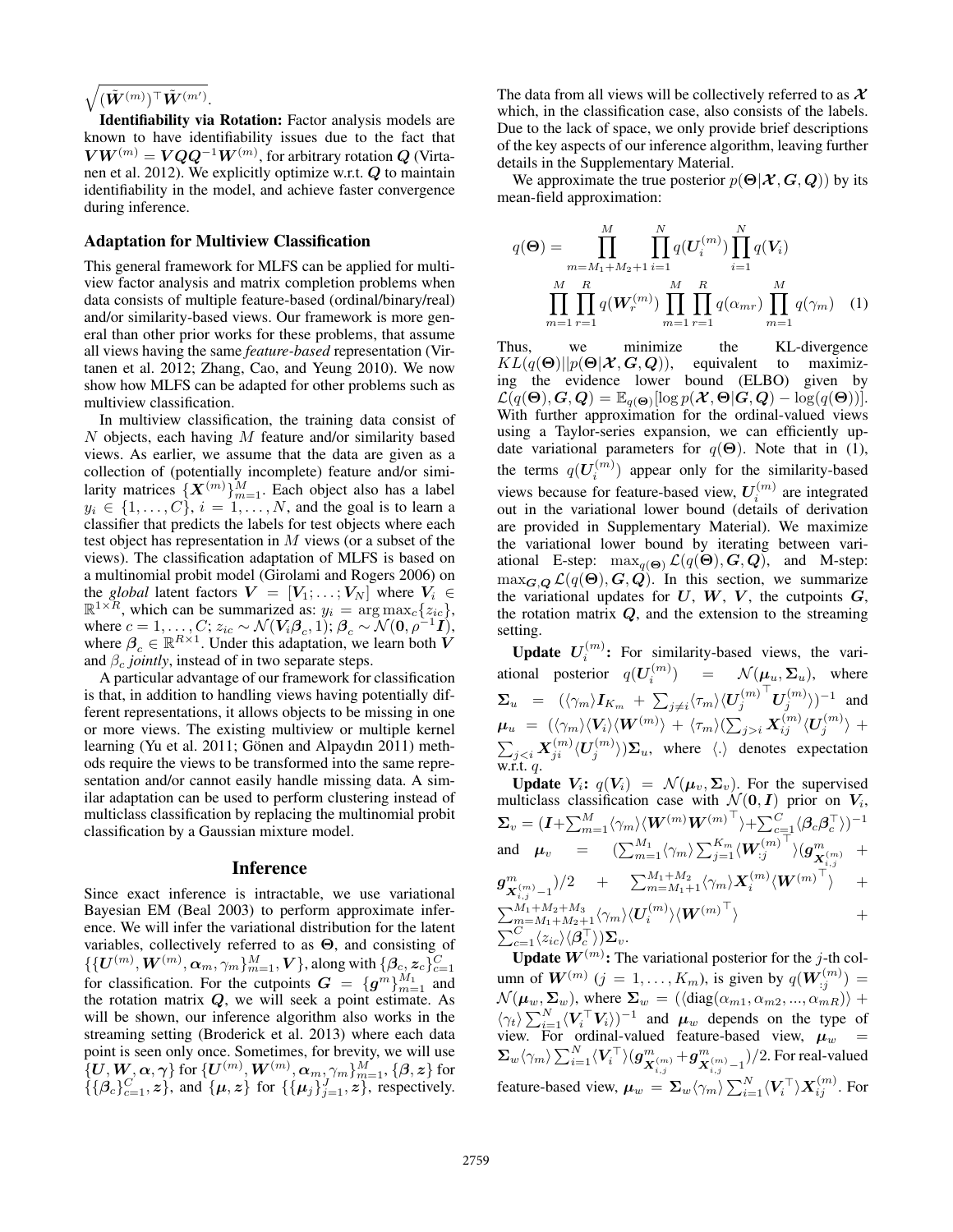

Figure 2: (a) and (b): true and inferred factor loading matrices *W* for ordinal, real, and similarity-based views on synthetic data.

similarity-based view,  $\mu_w = \sum_w \langle \gamma_m \rangle \sum_{i=1}^N \langle V_i^{\top} \rangle$ <br>Inferring the cutpoints: We infer the cut- $\langle U_{ij}^{(m)} \rangle$ .<br>utpoints a<sup>n</sup>

**Inferring the cutpoints:** We infer the cutpoints  $g^m$ for each ordinal view by optimizing the objective function  $\tilde{\mathcal{L}}^m(g^m) = \sum_{l=1}^{L_m} \tilde{\tilde{\mathcal{L}}}^m_l$ , where  $\tilde{\tilde{\mathcal{L}}}^m_l = N_l^m \left[ \log(g^m_l - g^m_l) \right]$  $g_{l-1}^m$ ) −  $\langle \gamma_m \rangle (g_l^{m-1} + g_{l-1}^{m-2} + g_l^m g_{l-1}^{m})/6] + \langle \gamma_m \rangle (g_l^m +$  $g_{l-1}^m$ )  $\sum_{i,j:X_{i,j}^m=l} \langle V_i \rangle \langle W_{,j}^{(m)} \rangle /2$ . Here  $N_l^m$  is the number of observations with value l in view m. The gradients of  $\tilde{\mathcal{L}}_t^t$ are also analytically available. Moreover, the objective function is concave w.r.t.  $g^m$  – in each variational M-step, the solution  $\hat{g}^m$  given the variational distributions  $q(\Theta)$  is globally optimal. It can be solved efficiently using Newton's method. At every VB iteration, optimization over  $g^m$  is guaranteed to increase the variational lower bound.

Inferring the rotation matrix *Q*: Since rotation leaves <sup>p</sup>(*X*|**Θ**) unchanged, optimization over *Q* effectively minimizes  $KL(q(\Theta)||p(\Theta))$  (encourages  $V, W, \alpha$  to be similar to the prior). This encourages structured sparsity (imposed by prior), helps escaping from local optima, and achieves faster convergence (Virtanen et al. 2012). Figure 2 shows an experiment on a three-view synthetic data, consisting of ordinal, real, and similarity based views, each generated from a subset of four latent factors. The rotation matrix also helps in the identifiability of inferred loading matrices.

**Streaming extension:** In the streaming setting, given  $X_n$ (a new data point, or a batch of new data points, with each having some or all the views), we infer the latent factors  $V_n$ using the following update equations:  $q(V_n) = \mathcal{N}(\mu_n, \Sigma_n)$ ,

where 
$$
\mu_n
$$
 =  $(\sum_{m=1}^{M_1}\sum_j\langle\gamma_m\rangle\langle W_{.j}^{(m)}|^{\dagger})\langle g_{\boldsymbol{X}_{m,j}^{(m)}}^m +$ 

$$
\begin{array}{ccc}g^m_{\boldsymbol{X}_{n,j}^{(m)}-1})/2&+&\sum_{m=M_1+1}^{M_1+M_2}\langle\gamma_m\rangle\boldsymbol{X}_n^{(m)}\langle\boldsymbol{W}^{(m)}}^\top\rangle&+\\ \sum_{m=M_1+M_2+M_3}^{M_1+M_2+M_3}\langle\gamma_m\rangle\langle\boldsymbol{U}_n^{(m)}\rangle\langle\boldsymbol{W}^{(m)}}^\top\rangle)\boldsymbol{\Sigma}_n, &\text{and}\\ -&\sum_{m=M_1+M_2+1}^{M_1+M_2+M_3}\langle\boldsymbol{X}_m^{(m)}\rangle\langle\boldsymbol{W}^{(m)}\rangle\langle\boldsymbol{X}_m^{(m)}\rangle\langle\boldsymbol{X}_m^{(m)}\rangle\langle\boldsymbol{X}_m^{(m)}\rangle\end{array}
$$

$$
\alpha
$$

 $\Sigma_n = (I + \sum_{m=1}^M \langle \gamma_m \rangle \langle W^{(m)} W^{(m)^\top} \rangle)^{-1}$ . The global variables  $\Theta$ , such as  $W^{(m)}$ , can be updated<br>in a manner similar to (Broderick et al. 2013) as in a manner similar to (Broderick et al. 2013) as  $q(\mathbf{\Theta}_n) \propto q(\mathbf{\Theta}_{n-1})p(\mathbf{X}_n|\mathbf{\Theta}_n)$ . Due to the lack of space, the experiments for the streaming setting are presented separately in the Supplementary Material.

### Related Work

The existing methods for learning from multiview data, such as (Gönen and Alpaydın 2011; Virtanen et al. 2012; Zhang, Cao, and Yeung 2010; Bickel and Scheffer 2004;

Yu et al. 2011; Shao, Shi, and Yu 2013; Zhe et al. 2014; Chaudhuri et al. 2009; Kumar, Rai, and Daumé III 2011), usually either require all the views to be of the same type (e.g., feature based or similarity based), or are designed to solve specific problems on multiview data (e.g., classification or clustering or matrix completion). Moreover, most of these are non-generative w.r.t. the views (Gönen and Alpaydın 2011; Chaudhuri et al. 2009; Kumar, Rai, and Daumé III 2011), lacking a principled mechanism to handle/predict missing data in one or more views. The idea of learning shared and view-specific latent factors for multiview data has been used in some other previous works (Jia, Salzmann, and Darrell 2010; Virtanen et al. 2012). These methods however do not generalize to other feature types (e.g., ordinal/binary) or similarity matrices, and to classification/clustering problems. Another recent method (Klami, Bouchard, and Tripathi 2014), based on the idea of collective matrix factorization (Singh and Gordon 2008), jointly performs factorization of multiple matrices with each denoting a similarity matrix defined over two (from a collection of several) sets of objects (both sets can be the same). However, due to its specific construction, this method can only model a *single* similarity matrix over the objects of a given set (unlike our method which allows modeling multiple similarity matrices over the same set of objects), does not explicitly model ordinal data, does not generalize to classification/clustering, and uses a considerably different inference procedure (*batch* MAP estimation) than our proposed framework.

Finally, related to our contribution on inferring the cutpoints for the ordinal views, in another recent work (Hernandez-Lobato, Houlsby, and Ghahramani 2014) proposed a single-view ordinal matrix completion model with an Expectation Propagation (EP) based algorithm for learning the cutpoints. It however assumes a Gaussian prior on the cutpoints. We do not make any such assumption and *optimize* w.r.t. the cutpoints. Moreover, the optimization problem for inferring the cutpoints is concave, leading to an efficient and fast-converging inference.

### Experiments

In this section, we first apply our framework for analyzing a real-world dataset from cognitive neuroscience. We then present results on benchmark datasets for recommender system matrix completion and classification, respectively.

### Cognitive Neuroscience Data

This is a heterogeneous multiview data collected from 637 college students. The data consist of 23 ordinal-valued response matrices from self-report questionnaires, concerning various behavioral/psychological aspects; one realvalued feature matrix from fMRI data having four features: threat-related (left/right) amygdala reactivity and rewardrelated (left/right) ventral striatum (VS) reactivity (Nikolova and Hariri 2012); and four similarity matrices, obtained from SNP measurements of three biological systems (norepinephrine (NE), dopamine (DA) and serotonin (5-HT)) (Hariri et al. 2002; Nikolova et al. 2011), and a personality ratings dataset provided by *informants* (e.g., parents, sibling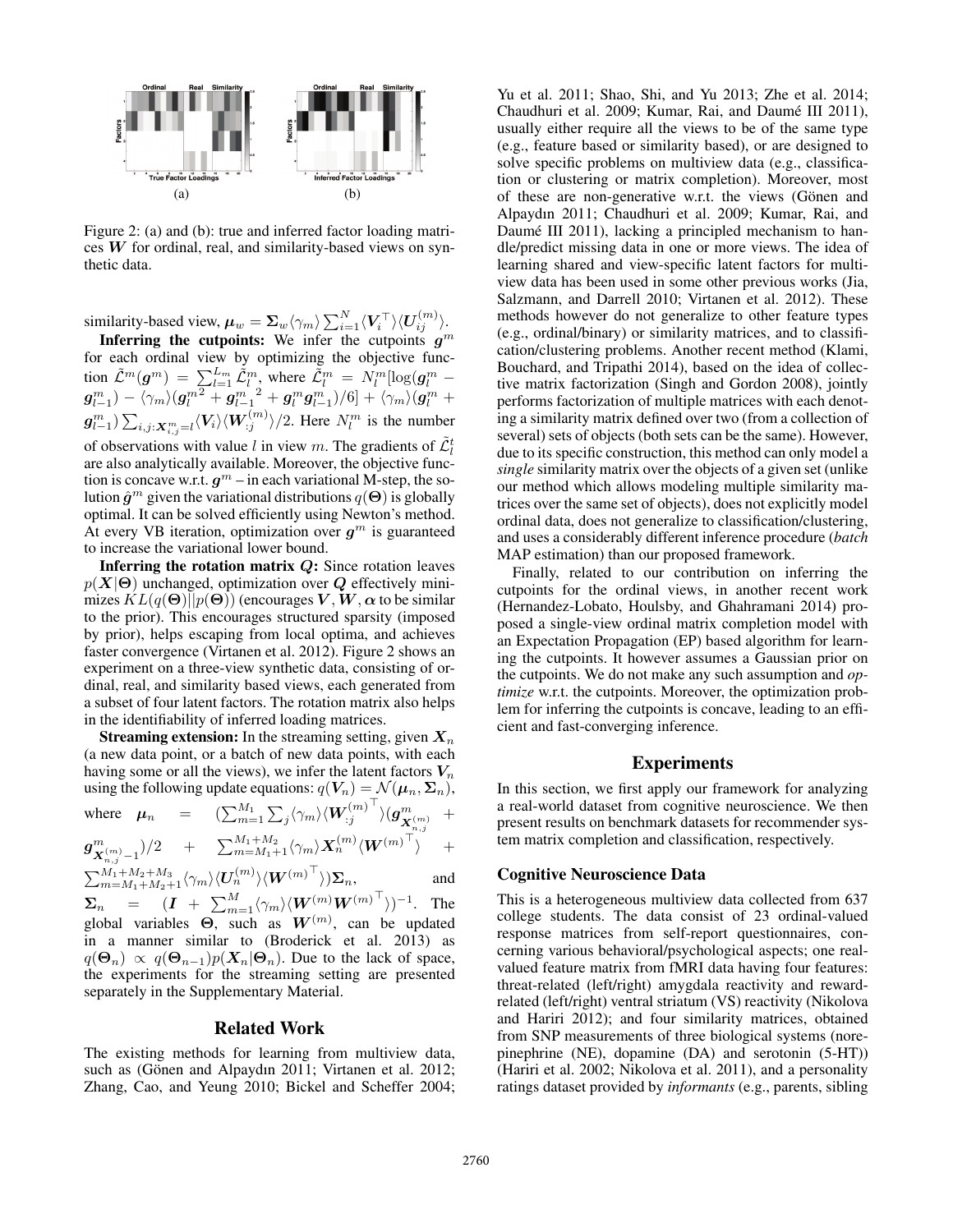

Figure 3: (a) Active views for each factor. Row labels indicate the type of view: ordinal (O), real (R) and similarity (S); column indexes factors (Number of active views in parenthesis). (b) Inferred view-correlation matrix. (c) Type of questions associated with each one of the 7 factors for the NEO questionnaire (first row in the left panel), based on the factor loading matrix of NEO. (d) Predicting ordinal responses and predicting fMRI.

Table 1: AUC scores on the prediction of *internalizing and externalizing* disorders.

|         | <b>MLFS</b> (all) | <b>MLFS</b> (ordinal) | MLFS (real+sim.)  | <b>MLFS</b> (concat.) | <b>BEMKL</b>      |
|---------|-------------------|-----------------------|-------------------|-----------------------|-------------------|
| Intern. | $0.754 + 0.032$   | $0.720 \pm 0.026$     | $0.546 \pm 0.031$ | $0.713 \pm 0.027$     | $0.686 + 0.037$   |
| Extern. | $0.862 \pm 0.019$ | $0.770 \pm 0.027$     | $0.606 \pm 0.024$ | $0.747 \pm 0.034$     | $0.855 \pm 0.015$ |

or friends) (Vazire 2006). For the SNP data (A,C,G,T nucleotides), the similarity matrices are based on the genomewide average proportion of alleles shared identical-by-state (IBS) (Lawson and Falush 2012). For the informant reports (on 94 questions), the similarities are based on computing the averaged informants' ratings for each student and then using a similarity measure proposed in (Daemen and De Moor 2009). There are also binary labels associated with diagnosis of psychopathological disorders. We focus on two broadband behavioral disorders: *Internalizing* (anxious and depression symptoms) and *Externalizing* (aggressive, delinquent and hyperactive symptoms as well as substance use disorders) (Krueger and Markon 2006). We apply our MLFS framework on this data to:  $(i)$  interpret common/view-specific latent factors as well as viewcorrelations,  $(ii)$  do multiview classification to predict psychopathological conditions, (iii) predict missing data (e.g., question answers and fMRI response) leveraging information from multiple views. We perform analysis considering  $K_m = 20$  (for similarity-based views),  $R = 30$  latent factors, and prior hyperparameters  $a_{\alpha} = b_{\alpha} = 0.01$ .

Common/view-specific factors and view-correlations: For our first task, we are interested in *understanding* the data by  $(i)$  identifying latent personality traits (factors) present in the students, and  $(ii)$  inferring the view-correlations. Our model can help distinguish between common and viewspecific factors by looking at the view-factor association matrix  $\bf{B}$  (model section). Figure 3(a) shows the inferred view-factor associations for this data. We only show 17 factors which have at least one active view. Note that the first one represents the common factor (present in all the views), whereas the last 4 factors have only one active view (structured noise). Figure 3(b) shows the view-correlation matrix

inferred from  $W^{(m)}$ , computed as described in the model<br>section. As the figure shows, our model (seemingly) corsection. As the figure shows, our model (seemingly) correctly discovers views that have high pairwise correlations, such as questionnaires on drug-use, self-report delinquency and alcohol-use. Further insights can be obtained by interpreting the factor loadings  $W^{(m)}$  (for which the rows correspond to factors and columns to questions). The NEO questionnaire (240 questions) is of particular interest in psychology to measure the five broad domains of personality (openness, conscientiousness, extraversion, agreeableness, and neuroticism). Figure 3(c) shows, for the 7 factors active in NEO, the percentage of questions associated with every domain of personality. It is insightful to observe that the first factor includes, in an equitable manner, questions related with the five domains, whereas for the other factors, questions related with one or two domains of the personality are dominant.

Predicting psychopathological disorders: Our next task predicts each of the two types of psychopathological disorders (Internalizing and Externalizing; each is a binary classification task). To do so, we first split the data at random into training (50%) and testing (50%) sets. The training set is used to fit MLFS in four different settings: (1) MLFS with all the views, (2) MLFS with ordinal views (questionnaires), (3) MLFS with real and similarity based views (fMRI, SNP and informants), (4) MLFS concatenating the ordinal views into a *single* matrix. We consider Bayesian Efficient Multiple Kernel Learning (BEMKL) (Gönen 2012) as a baseline for this experiment. For this baseline, we transformed the ordinal and real-valued feature based views to kernel matrices. Each experiment is repeated 10 times with different splits of training and test data. Since the labels are highly imbalanced (very few 1s), to assess the prediction perfor-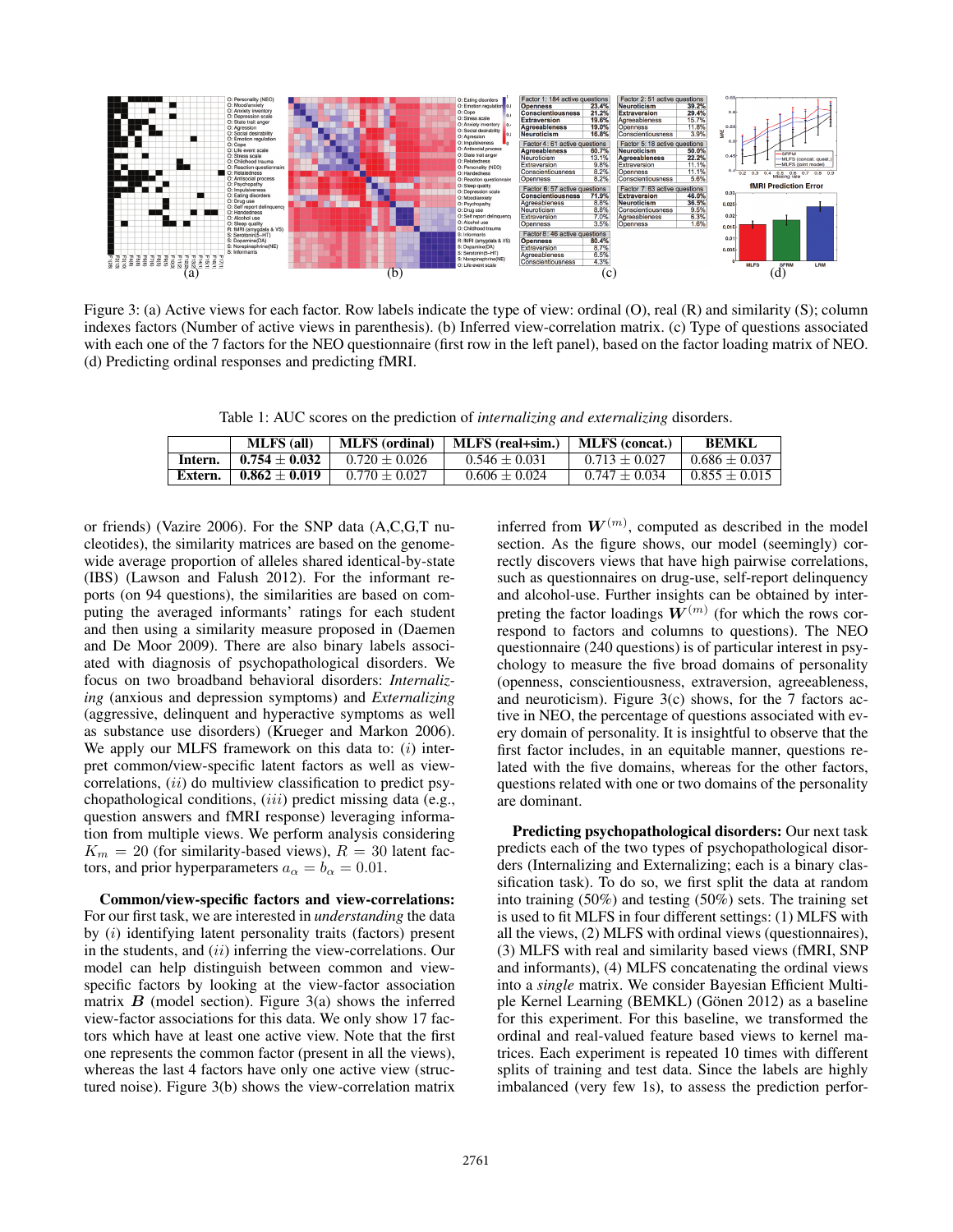Table 2: Benchmark datasets: Ordinal matrix completion leveraging the similarity based view.

|              |                         | <b>Epinion</b>          | Ciao                    |                         |
|--------------|-------------------------|-------------------------|-------------------------|-------------------------|
|              | <b>MAE</b>              | <b>Exact Match</b>      | <b>MAE</b>              | <b>Exact Match</b>      |
| Ordinal only | $0.8700 \ (\pm 0.0079)$ | $0.3871 \ (\pm 0.0056)$ | $1.0423 \ (\pm 0.0162)$ | $0.3039 \ (\pm 0.0068)$ |
| <b>KPMF</b>  | $1.0664 \ (\pm 0.0204)$ | $0.2715 \ (\pm 0.0212)$ | $1.1477(\pm 0.0242)$    | $0.2788 \ (\pm 0.0140)$ |
| <b>MLFS</b>  | $0.8470 \ (\pm 0.0050)$ | $0.4060 \ (\pm 0.0102)$ | $0.9826 \ (\pm 0.0133)$ | $0.3261 \ (\pm 0.0070)$ |

Table 3: Benchmark datasets: Accuracies on multiple similarity matrix based classification.

|                      | UCI Handwritten Digits (10 classes) |                            | Protein Fold (27 classes)  |                        |
|----------------------|-------------------------------------|----------------------------|----------------------------|------------------------|
|                      | No missing                          | $50\%$ missing             | No missing                 | $50\%$ missing         |
| <b>Concatenation</b> | 93.47\% $(\pm 1.40\%)$              | $92.02\%$ ( $\pm 2.03\%$ ) | 50.46\% ( $\pm$ 2.96\%)    | 45.93% ( $\pm$ 3.59%)  |
| <b>BEMKL</b>         | 94.94% $(\pm 0.84\%)$               | $88.59\%$ ( $\pm 2.76\%$ ) | 53.70% $(\pm 2.88\%)$      | 47.77\% $(\pm 3.01\%)$ |
| <b>MLFS</b>          | 95.14\% $(\pm 0.85\%)$              | 93.61% $(\pm 1.16\%)$      | $51.11\%$ ( $\pm 2.02\%$ ) | 48.27% $(\pm 2.48\%)$  |

mance, we compute the average of the area under ROC curve (AUC). Table 1 shows the mean AUC with standard deviation, bold numbers indicate the best performance. The MLFS model, which considers all the heterogeneous views, yields the overall best performance.

Predicting ordinal responses and fMRI: We first consider the task of ordinal matrix completion (questionnaires). We hide  $(20\%, 30\%, \ldots, 90\%)$  data in each ordinal view and predict the missing data using the following methods: (1) MLFS with all the views, (2) MLFS with only ordinal views, concatenated as a single matrix, and (3) *sparse factor probit model* (SFPM) proposed in (Hahn, Carvalho, and Scott 2012). Top plot in Figure 3 (d) shows the average mean absolute error (MAE) over 10 runs. The smallest MAE achieved by MLFS with all views demonstrates the benefit of integrating information from both the features and similarity based views with the group sparse factor loading matrices. Our next experiment is on predicting fMRI responses leveraging other views. For this task, we hide fMRI data from 30% of the subjects. For this group, we only assume access to the ordinal- and similarity-based views. We compare with two baselines: (1) a linear regression model (LRM) where the covariates are the ordinal responses and the similaritybased views (decomposed using SVD); (2) a *sparse* factor regression model (SFRM) (Carvalho et al. 2008) with same covariates as before. Bottom plot in Figure 3 (d) shows the mean square error (MSE) averaged over 10 runs. Here again, MLFS outperforms the other baselines, showing the benefits of a principled generative model for the data. The Supplementary Material contains additional comparisons, including a plot for predicted vs. ground-truth of missing fMRI responses.

### Matrix Completion for Recommender Systems

For this task, we consider two benchmark datasets<sup>1</sup>, Epinion and Ciao, both having two views: ordinal rating matrix (range 1-5) and similarity matrix. The goal in this experiment is to complete the partially observed rating matrix, leveraging similarity based view. Note that multiview matrix completion methods such as (Zhang, Cao, and Yeung 2010) cannot be applied for this task because these require all the views to be of the same type (e.g., ordinal matrix). The Epinion dataset we use consists of a  $1000 \times 1500$  ordinal user-movie rating matrix (∼ 2% observed entries). The Ciao dataset we use consists of product  $1000 \times 500$  ordinal user-DVDs rating matrix (∼ 1% observed entries). In addition, for each dataset, we are given a network over the users which is converted into a  $1000 \times 1000$  similarity matrix (computed based on the number of common trusted users for each pair of users). We compare our method with two baselines:  $(i)$  Ordinal only: uses only the ordinal view,  $(ii)$  Kernelized Probabilistic Matrix Factorization (KPMF) (Zhou et al. 2012): allows using a similarity matrix to assist a matrix completion task (it however treats the ratings as real-valued; we round it when comparing the exact match). We run 10 different splits with 50% of the observed ratings as training set and the remaining 50% ratings as test set and report the averaged results. As Table 2 shows, our method outperforms both baselines in terms of the completion accuracy (Mean-Absolute Error and Exact Match).

#### Multiview/Multiple Kernel Classification

Our next experiment is on the task of multiple kernel classification on benchmark datasets. The multinomial probit adaptation of MLFS, with all similarity-based views, naturally applies for this problem. For this experiment, we choose two benchmark datasets: UCI Handwritten Digits (Kumar, Rai, and Daumé III 2011) and Protein Fold Prediction (Gönen 2012). The Digits data consists of 2000 digits (10 classes), with each having 6 type of feature representations. We construct 6 kernel matrices for this data in the same manner as (Kumar, Rai, and Daumé III 2011). We split the data into 100 digits for training and 1900 digits for test. The Protein data consists of 624 protein samples (27 classes), each having 12 views. We construct 12 kernel matrices for this data in the same manner as (Gönen 2012). For Protein data, we split the data equally into training and test sets. For both Digits and Protein data experiments, for each training/test split (10 runs), we try two settings: no missing and 50% missing observations in each view. We compare with two baselines:  $(i)$  Concatenation: performs SVD on each view's similarity matrix, concatenates all of the resulting matrices, and learns

<sup>1</sup> http://www.public.asu.edu/ jtang20/datasetcode/truststudy.htm/